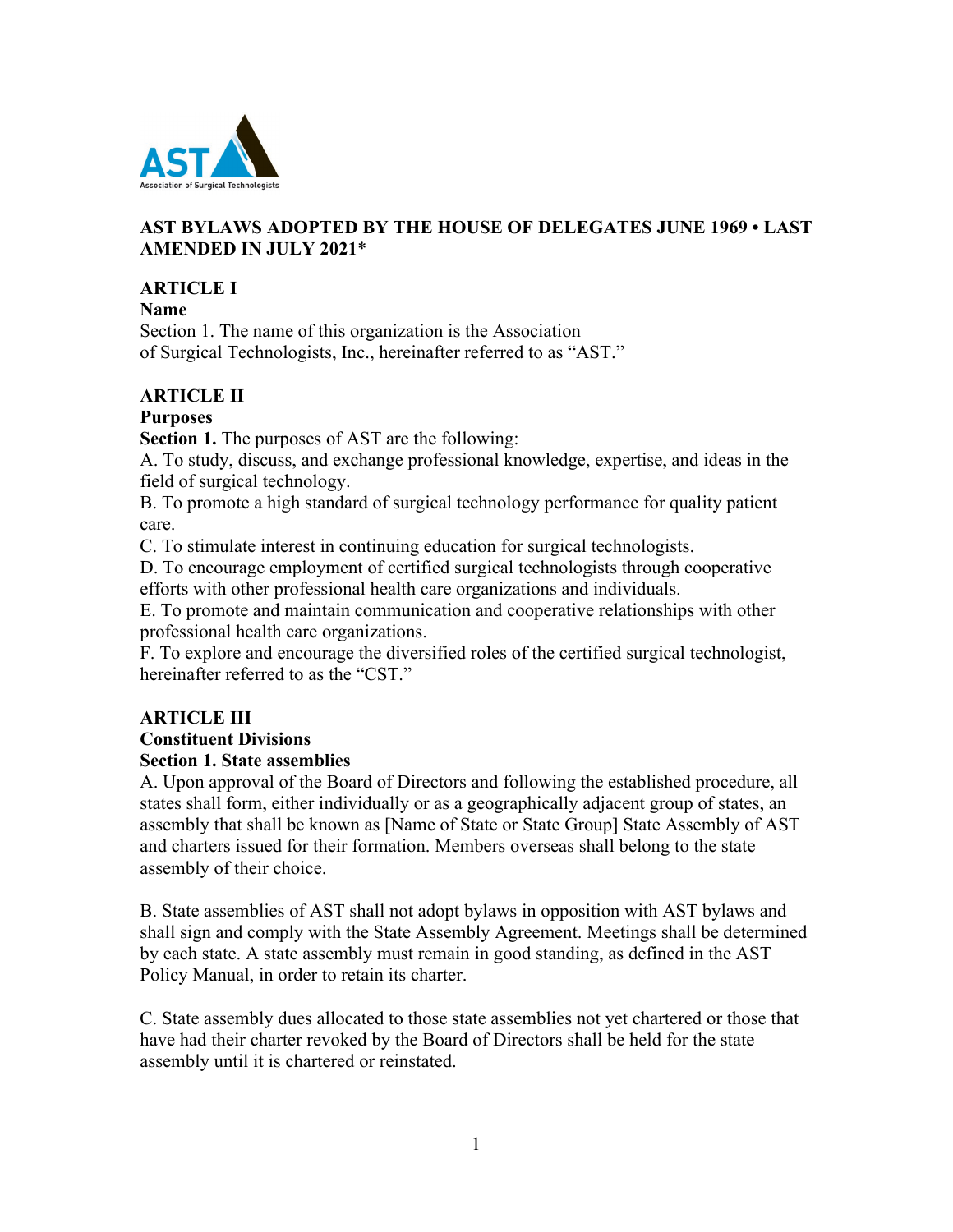D. A state assembly of AST may be disciplined (censured, suspended, or disbanded) or have its charter revoked by the Board of Directors by a two-thirds vote when actions of the state assembly are deemed to be in opposition with AST bylaws or the State Assembly Agreement, or in the event the state assembly fails to comply with all requirements of the AST bylaws or *AST Policy Manual,* or with any lawful requirement of AST.

E. Disbandment of a state assembly shall follow the procedure as stated in the *AST Policy Manual.*

F. When a question of ethical standards exists, a state assembly may follow the grievance procedure as stated in the *AST Policy Manual.*

# **ARTICLE IV Membership**

**Section 1. Definition.** A surgical technologist is an allied health professional who possesses expertise in the theory and application of sterile and aseptic techniques and who combines knowledge of human anatomy, surgical procedures, and the implementation tools and technologies to facilitate a physician's performance of invasive therapeutic and diagnostic procedures.

## **Section 2. Classification**

## **A. Active Member**

1. One who has passed the National Board of Surgical Technology and Surgical Assisting (hereinafter referred to as the NBSTSA) national certifying examination in surgical technology and maintains certification currency as defined by the NBSTSA.

2. One who has passed the national certification examination and not maintained certification currency as defined by the NBSTSA but who is retired or disabled. However, eligibility for elected office and delegate status will continue to require certification currency.

3. Active retired or disabled pre-77 Past President members have delegate status, voice and vote in the House of Delegates.

4. Active members have voice and vote.

## **B. Associate Member**

1. One who has passed the national certifying examination and not maintained certification currency as defined by the NBSTSA.

2. One who has proof of either having completed or being currently enrolled as a student in a Commission on Accreditation of Allied Health Education Programs (hereinafter referred to as "CAAHEP")-accredited surgical technology program or its equivalent.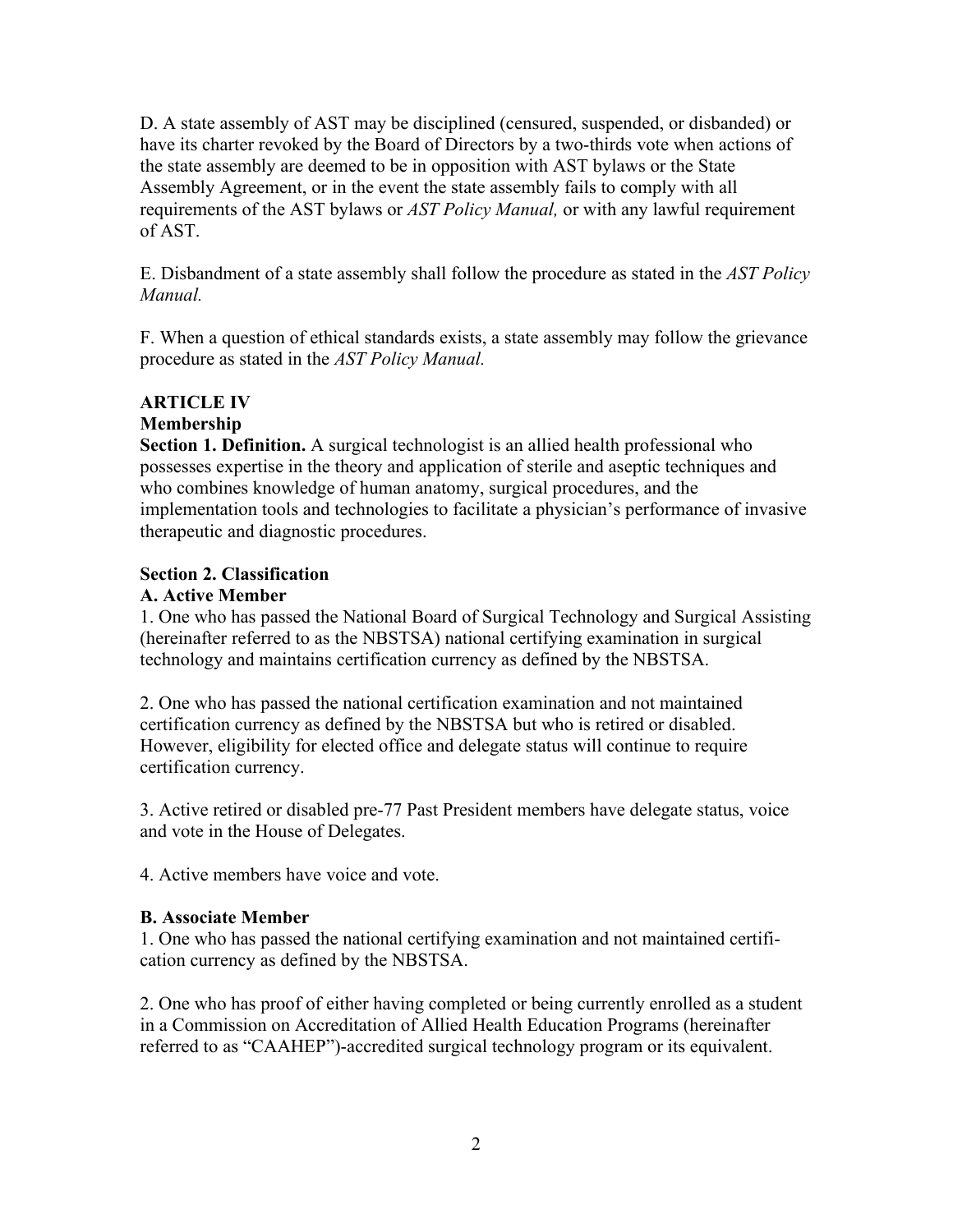3. One who can provide notarized documentation from her/his employer that she/he is employed as a surgical technologist.

4. One whose primary source of employment is teaching in a CAAHEP-accredited surgical technology program or its equivalent.

5. Associate members (numbers 1 through 4) have voice but no vote.

## **C. Affiliate Member**

1. Any individual or organization that wishes to affiliate with AST and is approved by the Board of Directors as defined in the *AST Policy Manual.*

2. Affiliate members have voice but no vote.

# **D. Retired Member**

1. One who provides proof of reaching the social security retirement age or provides proof of permanent disability resulting in an inability to work.

2. Voice and/or vote for a retired member will be based on the criteria in subsections A, B, or C of this section.

## **E. Honorary Member**

1. One who has served as a President of AST.

2. One who has rendered notable service to AST and is approved by the House of Delegates upon recommendation of the Board of Directors.

3. Voice and/or vote for an honorary member shall be based on the criteria in subsections A, B, or C of this section.

# **Section 3. Disciplinary Procedures**

A. The procedure followed to discipline a member (censure, suspend, or expel) shall be that stated in *Robert's Rules of Order Newly Revised* under "Disciplinary Procedures" and shall require a two-thirds ballot vote of the Board of Directors.

B. A member who wishes to file a grievance shall follow the grievance procedure as stated in the *AST Policy Manual.*

C. A member censured, suspended, or expelled may be reinstated by a two-thirds ballot vote of the entire Board of Directors.

## **Section 4. Dues**

A. A combined dues amount for national and state assembly dues ("unified dues") shall be established by the House of Delegates, paid according to established procedure, and maintained by the national treasury.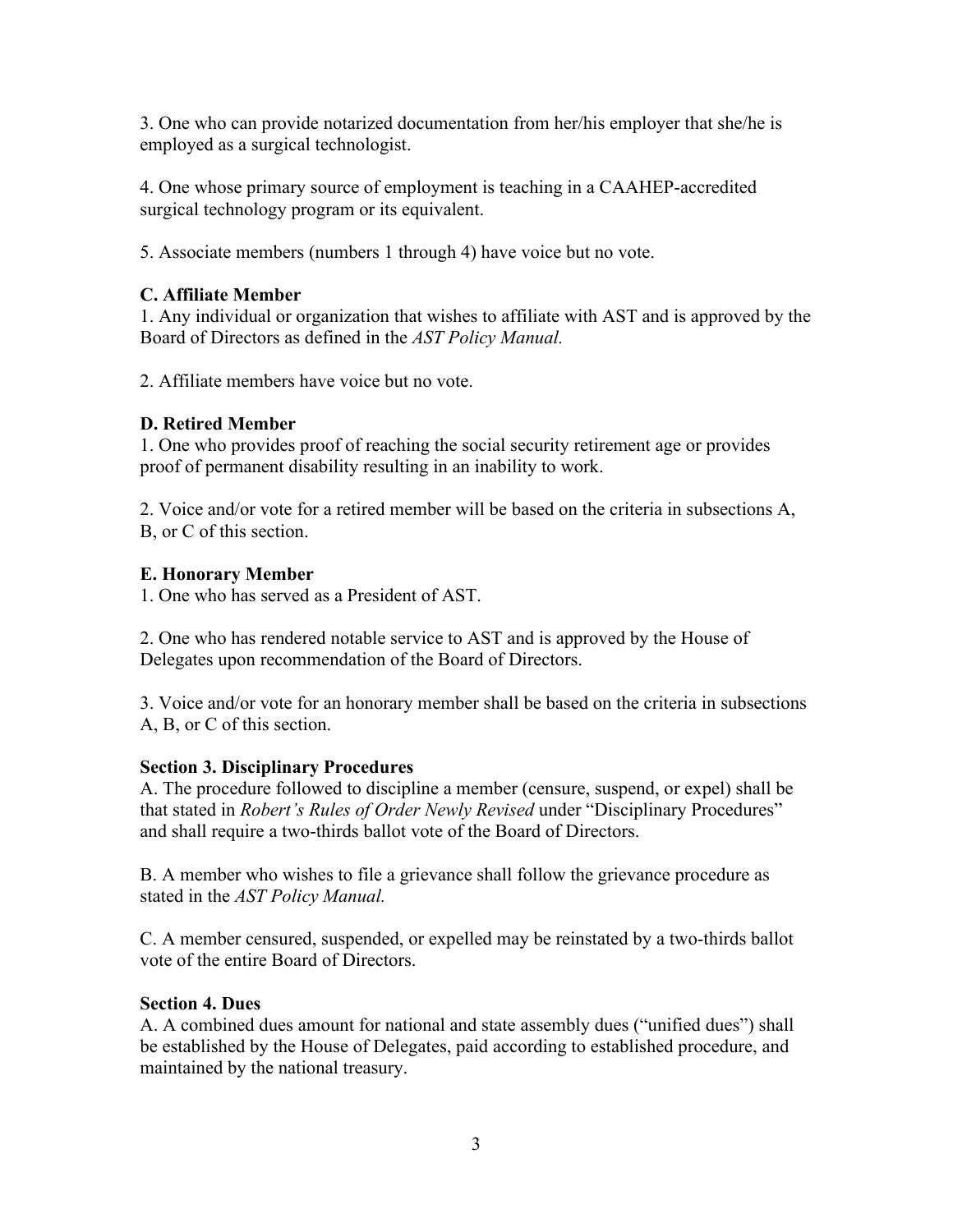B. National and state assembly dues may not be collected by any other entity other than the national headquarters.

C. Membership benefits shall begin upon receipt of national and state assembly dues at the national headquarters.

D. A member whose national and state assembly dues are not received at the national headquarters within thirty days from the renewal date shall be delinquent and forfeit all membership privileges. Reinstatement shall be effective upon payment of dues.

E. Dues for student members and retired members shall be fifty percent of the established annual dues.

F. Annual dues shall be waived for honorary members.

#### **ARTICLE V Finance Section 1. Fiscal Year**. The fiscal year shall be the calendar year.

**Section 2. Budget.** With the recommendation of the Budget and Finance Committee, the Board of Directors shall adopt an annual operating budget covering all activities of AST. The Treasurer shall be the Chairperson of the Budget and Finance Committee.

#### **Section 3. Audit**

A. The accounts of AST shall be audited annually, or as directed by the Board of Directors, by professional auditors who shall provide a report to the Board of Directors.

B. Within sixty days following completion of the audit, a financial report for the fiscal year just concluded shall be published in a national publication.

**Section 4. Bonding**. Trust or surety bonds may be furnished for the officers, Directors, or employees of AST as directed by and in an amount determined by the Board of Directors.

**Section 5. Liability Insurance**. Liability insurance may be furnished for the officers, Directors, or employees of AST as directed by and in an amount determined by the Board of Directors.

**Section 6. Check Signing**. Authorization for signing checks and the amount shall be defined in the *AST Policy Manual.*

**ARTICLE VI Nominations and Elections Section 1. Nominations**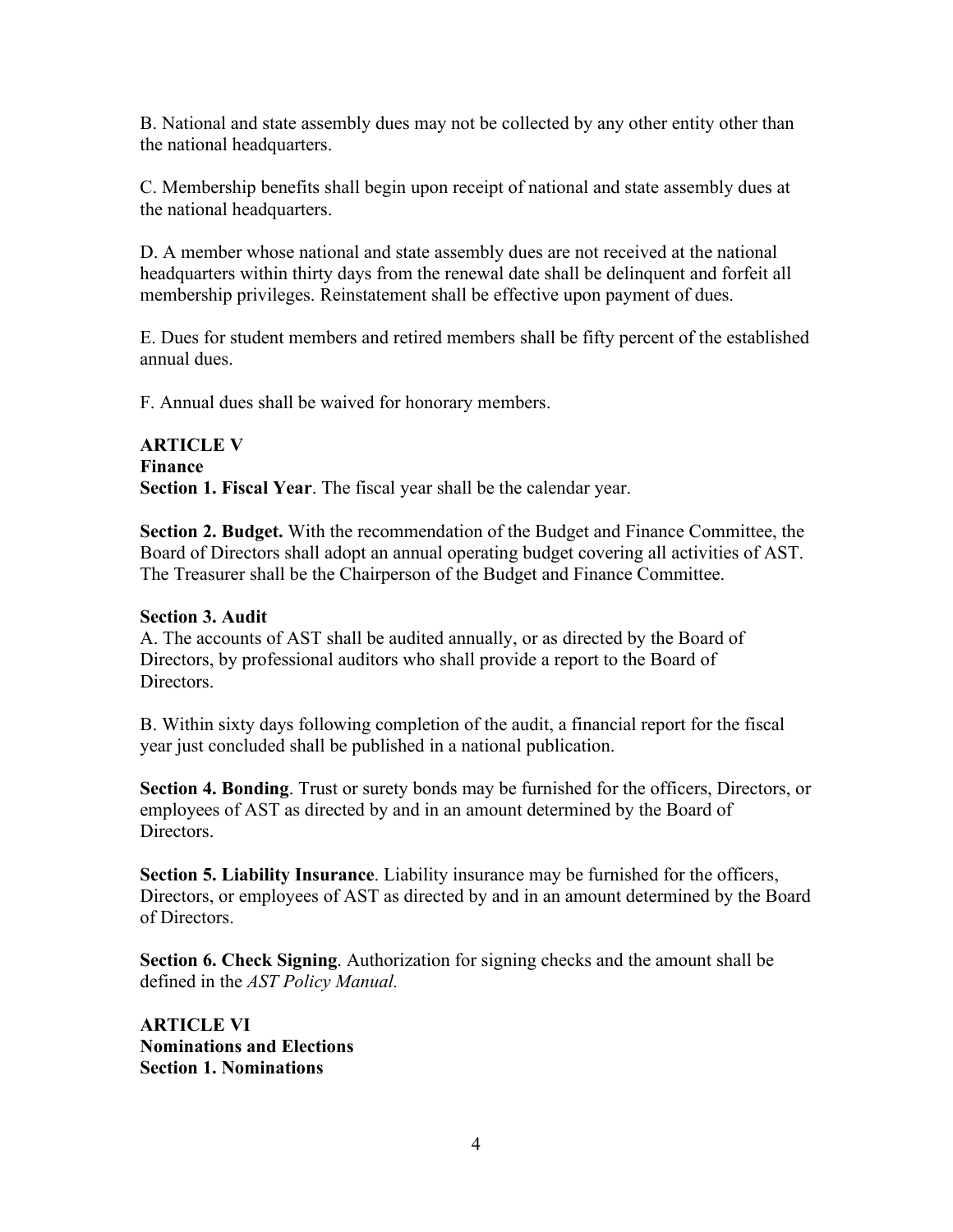A. At least ninety days prior to the national conference, the Credentials Committee shall present a list of candidates for each office to be filled at the national conference accompanied by a curriculum vitae and a written consent of the nominees to serve if elected. All nominees who meet the qualifications for office shall be placed on that list.

B. Nominations may be made from the floor provided written consent of the nominees has been obtained in advance and their credentials have been verified by the Credentials Committee.

C. A member holding an elective position or an appointed position on a standing committee may not be nominated for another position for which the term would begin before expiration of the term of the current position unless the member resigns from her/his current elective or appointed position.

D. A member employed at national headquarters shall not be nominated for a national elected position.

#### **Section 2. Elections**

A. Elections shall be by ballot at the national conference, the date and hours to be determined by the Board of Directors.

B. Election of officers shall be by a majority vote. In the event a second ballot is needed to establish a majority, the two candidates receiving the highest number of votes shall be placed on the second ballot.

C. Election of Directors shall be by plurality vote. In the case of a tie, a decision shall be by ballot of the tied candidates and plurality shall elect. In the event of a second tie, a decision shall be by lot.

D. A Tellers Committee shall be appointed by the President with due regard to representation and geographic distribution.

E. Before the polls open, the Credentials Committee, as defined in the *AST Policy Manual*, shall provide the Tellers Committee with a list of all delegates eligible to vote.

F. The President, Vice President, Treasurer, and three Directors shall be elected in oddnumbered years. The Secretary and four Directors shall be elected in even numbered years.

#### **ARTICLE VII Officers**

**Section 1**. The officers of AST shall be the following: President, Vice President, Secretary, and Treasurer.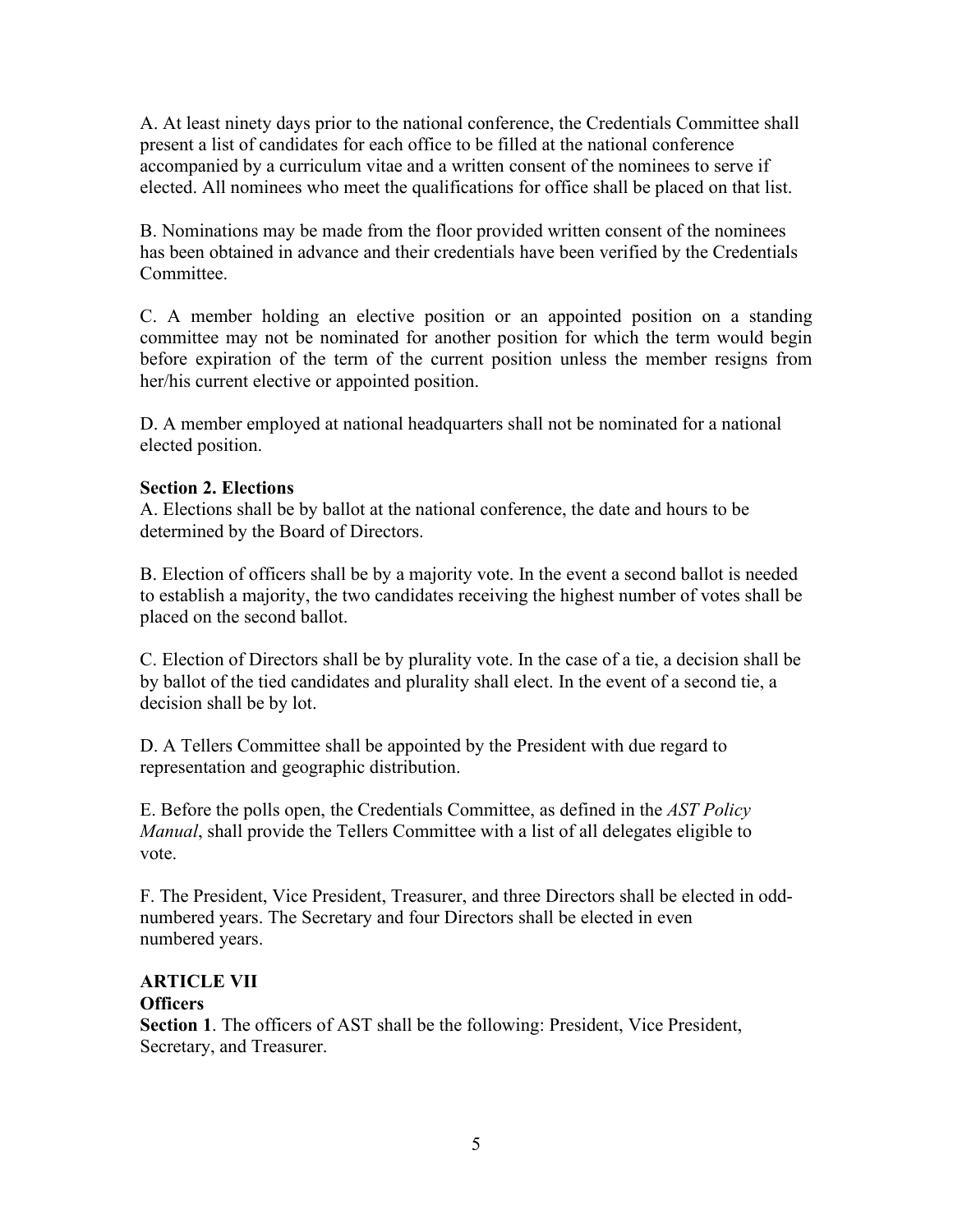#### **Section 2. Eligibility of Officers**

A. A candidate shall have been an active member for three years immediately preceding nomination and, if elected, shall maintain that active status.

B. A candidate shall have served at least one full term during the previous six years on the Board of Directors.

#### **Section 3. Term of Office of Officers**

A. The Vice President shall serve for a term of two years or until a successor has been elected. The President shall serve for a term of two years or until a successor is elected.

B. The Secretary and Treasurer shall serve for a term of two years or until their successors have been elected.

C. All newly elected officers shall assume office at the close of the final business session at the national conference.

D. No officer may serve more than two full terms in the same office.

E. Any amount of time served that equals more than half a term shall be considered a full term of office.

#### **Section 4. Duties of Officers**

A. The President or her/his designee shall be the official representative of AST at all times and places.

B. The officers shall perform the duties prescribed by these bylaws, the *AST Policy Manual,* and the parliamentary authority adopted by AST.

#### **Section 5. Vacancies of Officers**

A. A vacancy occurring in the office of President shall be automatically filled by the Vice President.

B. A vacancy occurring in the office of Vice President shall be filled at the next annual conference.

C. In the event there is a vacancy in both the offices of President and Vice President, the office of President shall be filled by the Board of Directors from among the Board members, with the office of Vice President remaining vacant. Both offices shall then be elected at the next annual conference.

D. A vacancy occurring in the office of Secretary or Treasurer between conferences shall be filled for the unexpired term by the Board of Directors with an individual meeting the eligibility requirements for the office.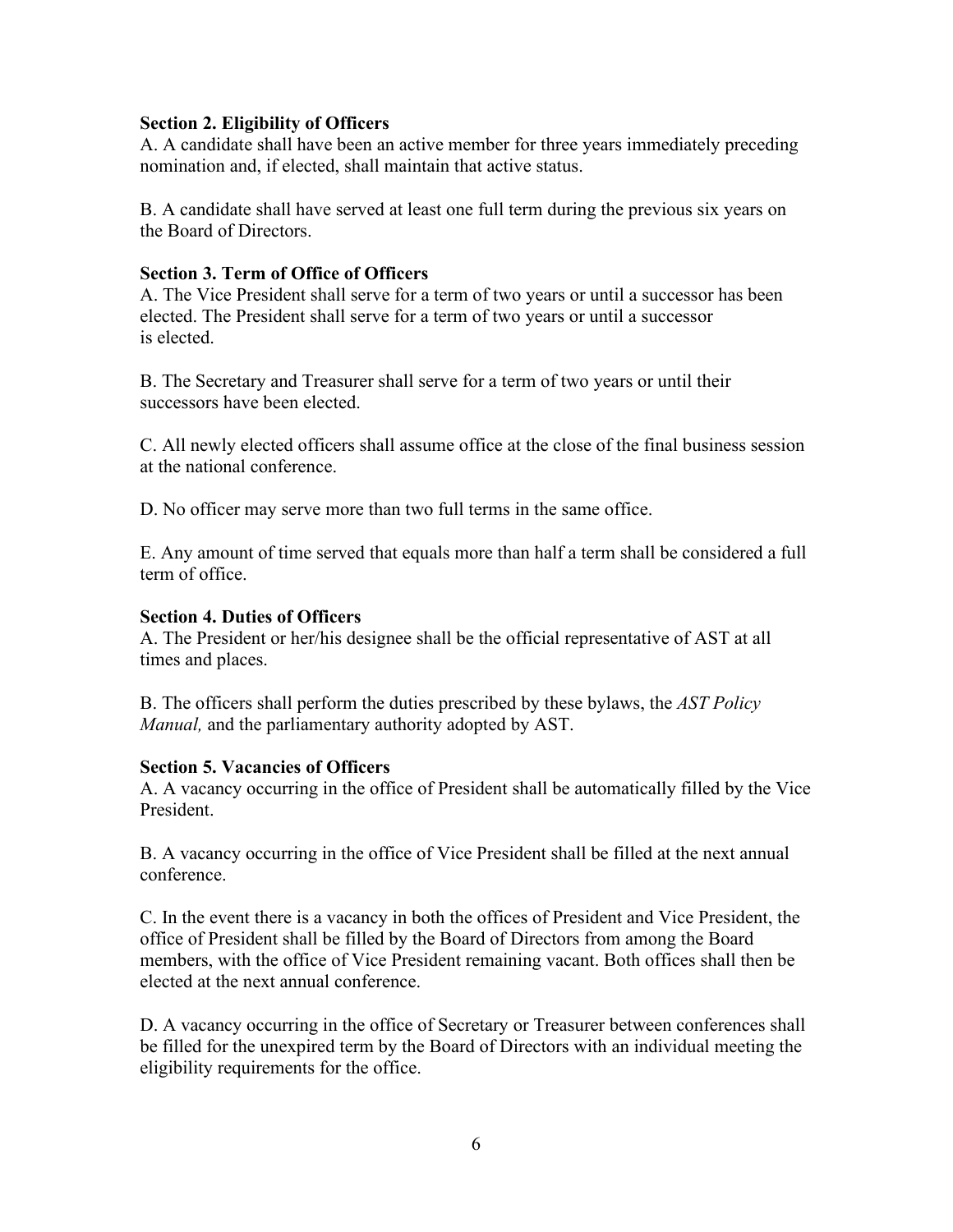## **ARTICLE VIII Meetings**

**Section 1.** AST shall meet annually and that meeting shall be known as the national conference, the date and place of which shall be determined by the Board of Directors.

**Section 2.** The voting body of the national conference shall be the House of Delegates. Voting by delegates shall be in person and each delegate will be entitled to one vote. If the annual meeting is cancelled, voting by the national House of Delegates may be conducted utilizing a secure, online voting system approved by the Board of Directors.

**Section 3**. All officers and members of the Board of Directors and past presidents who maintain active membership status and certification currency shall be entitled to all privileges of a delegate at the time they assume office. This delegate category shall not affect state assembly delegate representation.

#### **Section 4. Delegate representation**

A. State Assemblies

1. Each state, whether a single-state or as part of a multi-state assembly, shall be entitled to six delegates and six alternates, provided the assembly is in good standing as defined in the *AST Policy Manual.*

2. Delegates and alternates shall be active members elected by their state assembly.

3. The names shall be submitted to national headquarters at least sixty days prior to the national conference. Any forms received after that deadline must be presented during designated hours at the national conference.

#### **Section 5. Business Meetings**

A. There shall be a minimum of two business meetings at each national conference.

B. Business meetings shall be open. Every member shall have voice, but only delegates may make motions and vote.

C. Twenty percent of the total possible delegates in AST, and at least ten percent of the total number of state assemblies in AST, shall constitute a quorum for a meeting of the House of Delegates.

#### D. Special Meetings

1. During the national conference, special meetings of the House of Delegates may be called by the President or upon written request of five members of the Board of Directors or by one-third of the total number of members of the House of Delegates.

2. Between conferences, special meetings of the House of Delegates may be called by two-thirds of the Board of Directors or by two-thirds of the delegates credentialed for the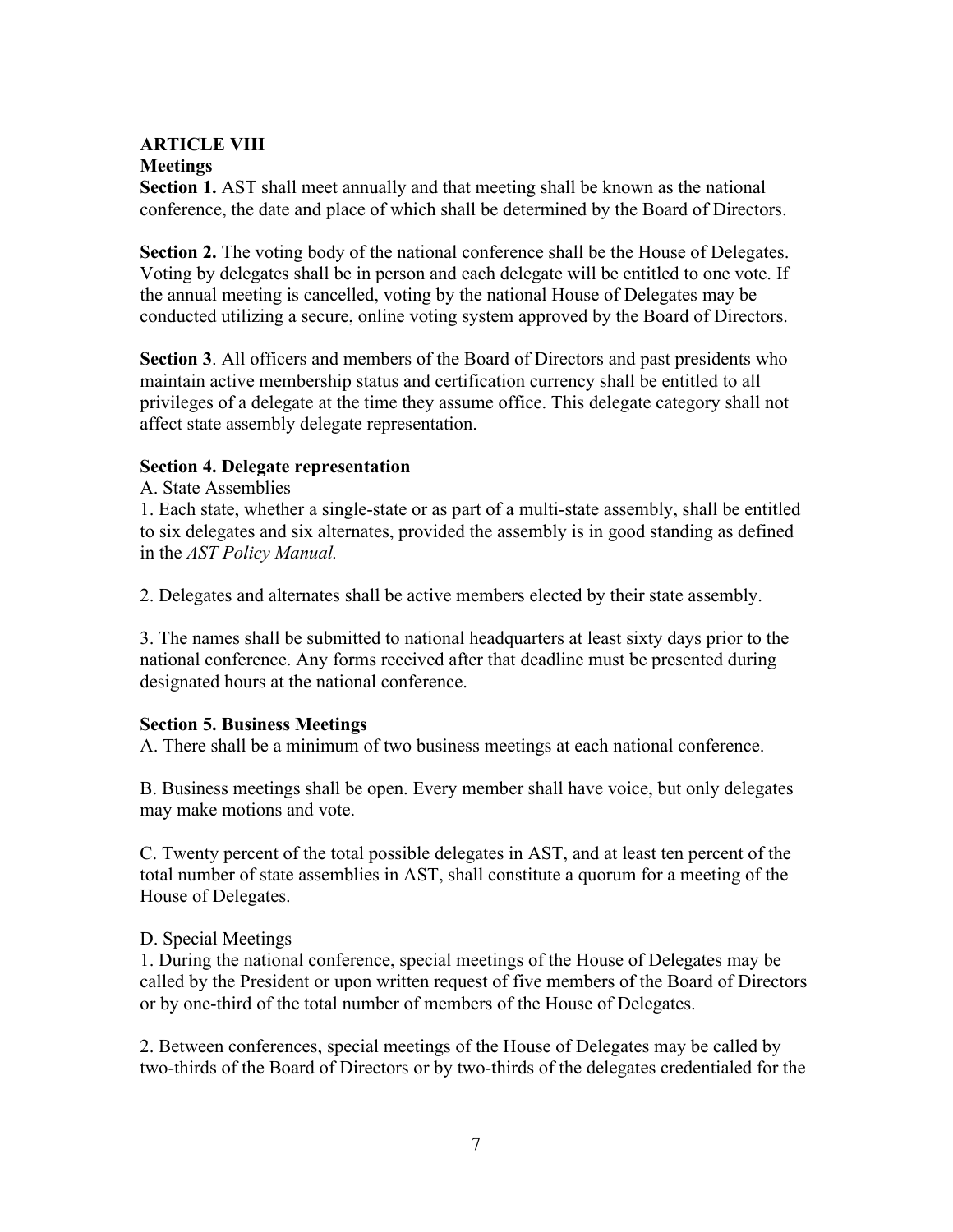previous conference. Thirty days' written notice of the time, place, and business to be considered at the special meeting shall be given to all members.

**Section 6.** There shall be educational sessions provided at each national conference.

# **ARTICLE IX**

#### **Board of Directors**

**Section 1.** The Board of Directors shall consist of the officers and seven other elected Directors.

## **Section 2. Eligibility of Directors**

A. A candidate for the Board of Directors shall have been an active member for three years immediately preceding nomination and, if elected, shall maintain that active status.

B. A candidate for the Board of Directors shall have served at least one complete term on a national committee, whether standing or special (ad hoc), the NBSTSA, the ARC/STSA, or a complete two-year term as director in a state assembly within the last 8 years.

## **Section 3. Term of Office of Directors**

A. Directors shall serve for a term of two years or until their successors have been elected.

B. All newly elected Directors shall assume office at the close of the final business session at the national conference.

C. No Director may serve more than two full terms in the same office.

D. Any amount of time served that equals more than half a term shall be considered a full term of office.

## **Section 4. Vacancies of Directors**

A. Vacancies for Directors occurring between conferences shall be filled for the unexpired term by the Board of Directors.

## **Section 5. Duties of the Board of Directors**

A. Shall have the authority to transact business between meetings of the House of Delegates.

B. Shall formulate policies and procedures to be included in the *AST Policy Manual.*

C. Shall foster the growth and development of AST.

D. Shall have the authority to establish Board of Directors standing committees, the composition and duties of which shall be stated in the *AST Policy Manual.*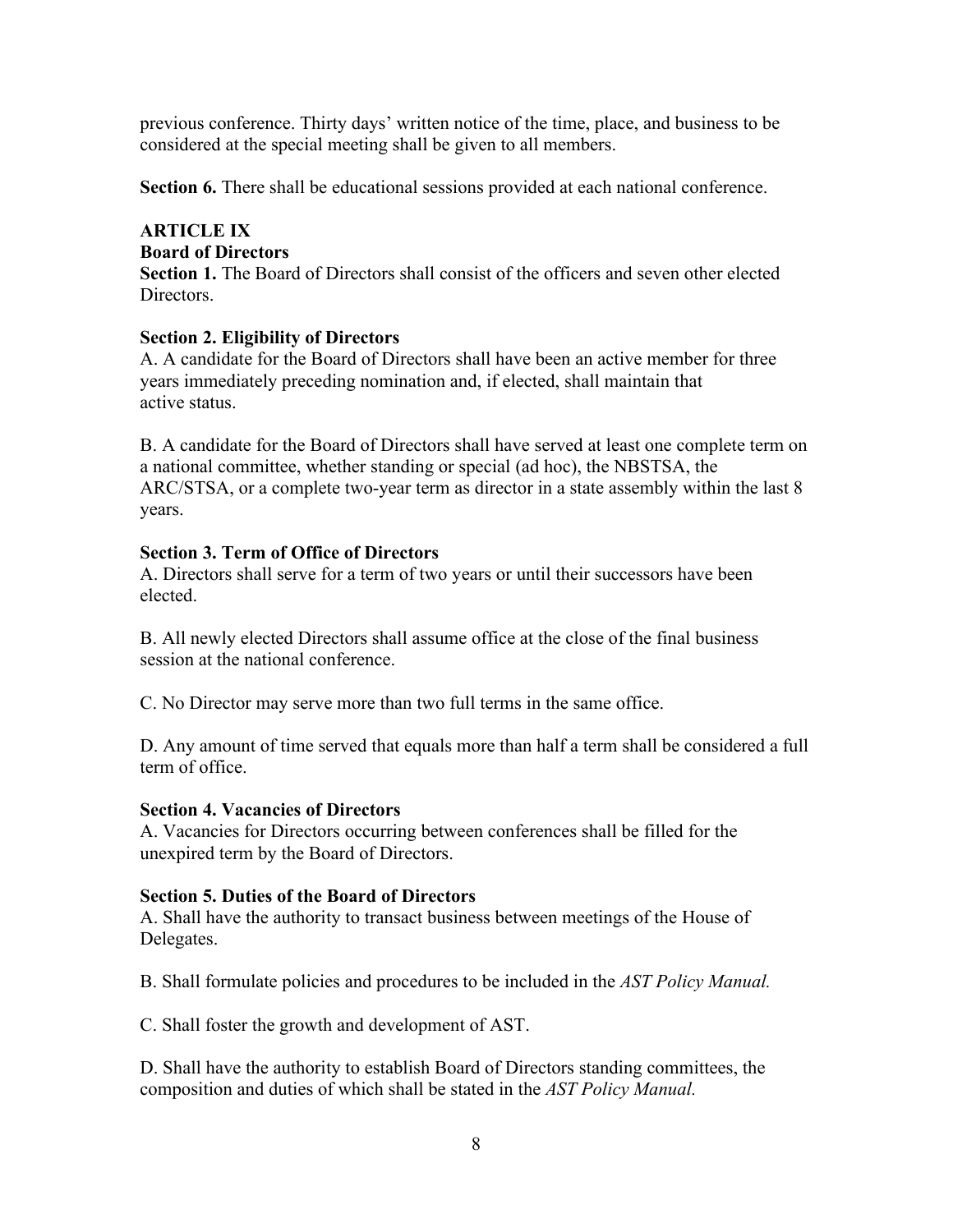E. Shall review all committee reports and determine action to be taken.

F. Shall submit a written report to the House of Delegates for all Board of Directors activities.

G. Shall authorize the awarding of all contracts.

H. Shall contract for the services of an Chief Executive Officer and establish conditions for employment and termination.

I. Shall authorize the sale and exclusive use of the official insignia of AST.

J. Shall fulfill any other duties as specified in these bylaws.

#### **Section 6. Meetings of the Board of Directors**

A. The Board of Directors shall hold at least two meetings per year.

B. Special meetings may be called by the President or upon written or electronic request of three members of the Board of Directors. Written or electronic notice of such a special meeting shall be sent at least thirty days prior to the meeting unless waived by a majority vote of the Board of Directors.

C. Six members of the Board of Directors, at least two of whom are officers, shall constitute a quorum of the Board of Directors.

D. Minutes of all Board of Directors' meetings shall be distributed and maintained as prescribed in the *AST Policy Manual.*

**Section 7.** Voting by the Board of Directors shall be vote by either voice, mail ballot, telephone conference call, fax, or any other form of electronic transmission.

# **ARTICLE X Committees**

## **Section 1. Standing Committees**

A. The standing committees shall be Bylaws, Resolutions, and Parliamentary Procedure; Education and Standards of Practice; and State Assembly Leadership and shall be appointed by the President with the approval of the Board of Directors.

B. With the approval of the President, standing committees may appoint special committees.

#### C. Committee term

1. Committee members may serve for a term of two years, with a maximum of three terms on the same committee.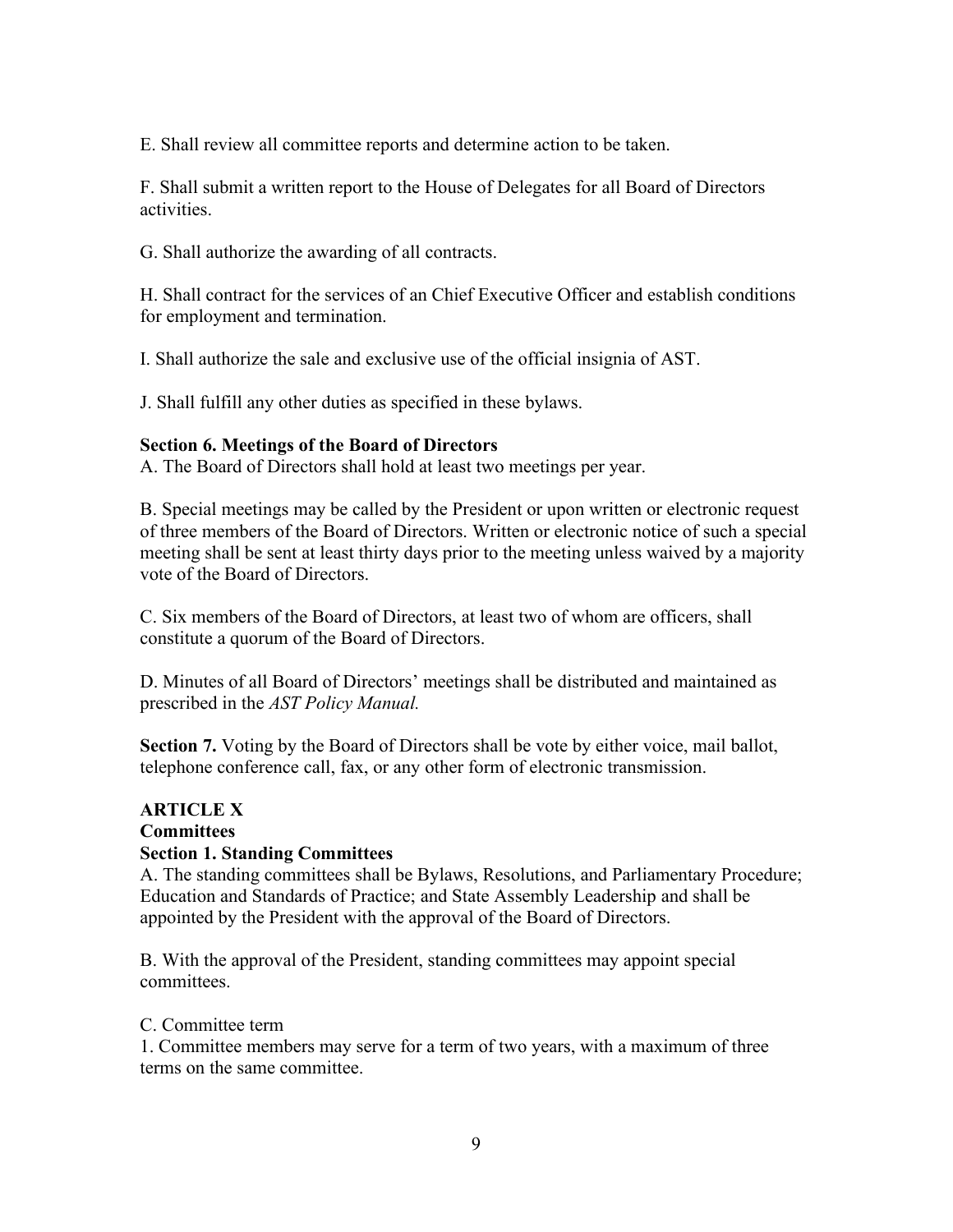2. All newly appointed committee members shall assume their appointed positions at the close of the final business session at the national conference.

3. Any amount of time served that equals more than half a term shall be considered a full committee term.

**D. Duties**. The duties and composition of these committees shall be as stated in the *AST Policy Manual.*

## **Section 2. Special Committees**

A. A special committee may be appointed by the President, as the need arises, to carry out a specified task, at the completion of which it ceases to exist.

B. Guidelines for such committees shall be as stated in the *AST Policy Manual.*

## **Section 3. Eligibility of Committee Members**

A. Members of the Bylaws, Resolutions, and Parliamentary Procedure, Education and Professional Standards, and State Assembly Leadership Committees shall have active membership status in AST.

B. Special committees may include active, associate, or affiliate members of AST or nonmembers.

D. Committee members may be removed by the Board of Directors based on failure to perform, as defined in the *AST Policy Manual.*

**Section 4.** The President shall be an ex-officio member of all committees.

#### **ARTICLE XI Official Publication**

**Section 1.** The official publication of AST shall be *The Surgical Technologist* and it shall be available to each member of AST.

## **ARTICLE XII**

## **Parliamentary Authority**

**Section 1.** The latest edition of *Robert's Rules of Order Newly Revised* shall govern AST in all cases not covered by these bylaws.

## **ARTICLE XIII**

# **Amendments**

**Section 1.** The House of Delegates may amend the bylaws at the national conference annually by a two-thirds vote of the delegates present and voting.

A. All proposed amendments shall be submitted to the Bylaws, Resolutions, and Parliamentary Procedures Committee by the end of the preceding year and to all AST members via the official publication at least sixty days prior to the national conference at which time they will be voted upon.